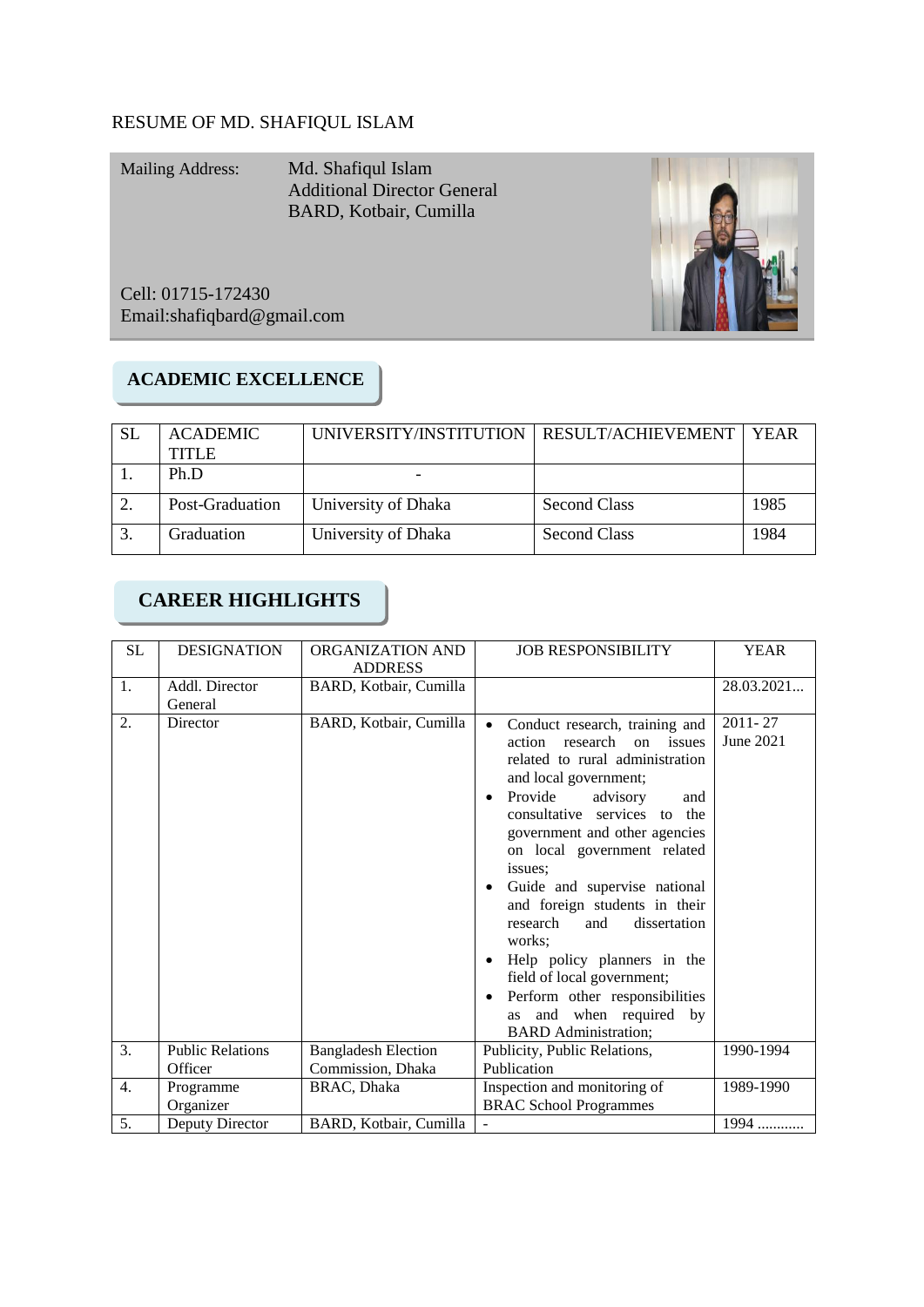## RESUME OF MD. SHAFIQUL ISLAM

Mailing Address: Md. Shafiqul Islam Additional Director General BARD, Kotbair, Cumilla

Cell: 01715-172430 Email[:shafiqbard@gmail.com](mailto:shafiqbard@gmail.com)



## **SPECIALIZATION HIGHLIGHTS**

| <b>SL</b>        | AREAS OF SEPECIALIZATION         |  |
|------------------|----------------------------------|--|
|                  | <b>Development Communication</b> |  |
|                  |                                  |  |
| 2.               | <b>Rural Development</b>         |  |
|                  |                                  |  |
| $\mathfrak{Z}$ . | <b>Public Relations</b>          |  |
|                  |                                  |  |

## **PUBLICATION HIGHLIGHTS**

| <b>SL</b> | <b>TYPES OF PUBLICATION</b>          | <b>NUMBER</b> | <b>REMARKS</b> |
|-----------|--------------------------------------|---------------|----------------|
|           | <b>Books/ Research Reports</b>       |               |                |
| ∍         | Journal Article (home and<br>abroad) | 06            |                |
|           | Others                               | 10            |                |

## **TRAINING**

| <b>SL</b> | <b>TRAINING TITLE</b>              | <b>ORGANIZATION</b> | <b>LOCATION</b> | YEAR               |
|-----------|------------------------------------|---------------------|-----------------|--------------------|
| Ι.        | 12 <sup>th</sup> Foundation Course | <b>BPATC</b>        | Savar, Dhaka    | 1993-94 (4 months) |
|           |                                    |                     |                 |                    |
| 2.        | <b>Research Mathodology</b>        | <b>BARD</b>         | Cumilla         | 1994               |
|           |                                    |                     |                 |                    |
| 3.        | Advance in FH and Social           | <b>BCCP</b>         | <b>Dhaka</b>    | 1995               |
|           | Communication                      |                     |                 |                    |
| 4.        | Computer                           | <b>DIIT</b>         | Cumilla         | 2002               |
|           |                                    |                     |                 |                    |
| 5.        | Advance ToT                        | <b>BSTD</b>         | <b>Dhaka</b>    | 2007               |
|           |                                    |                     |                 |                    |